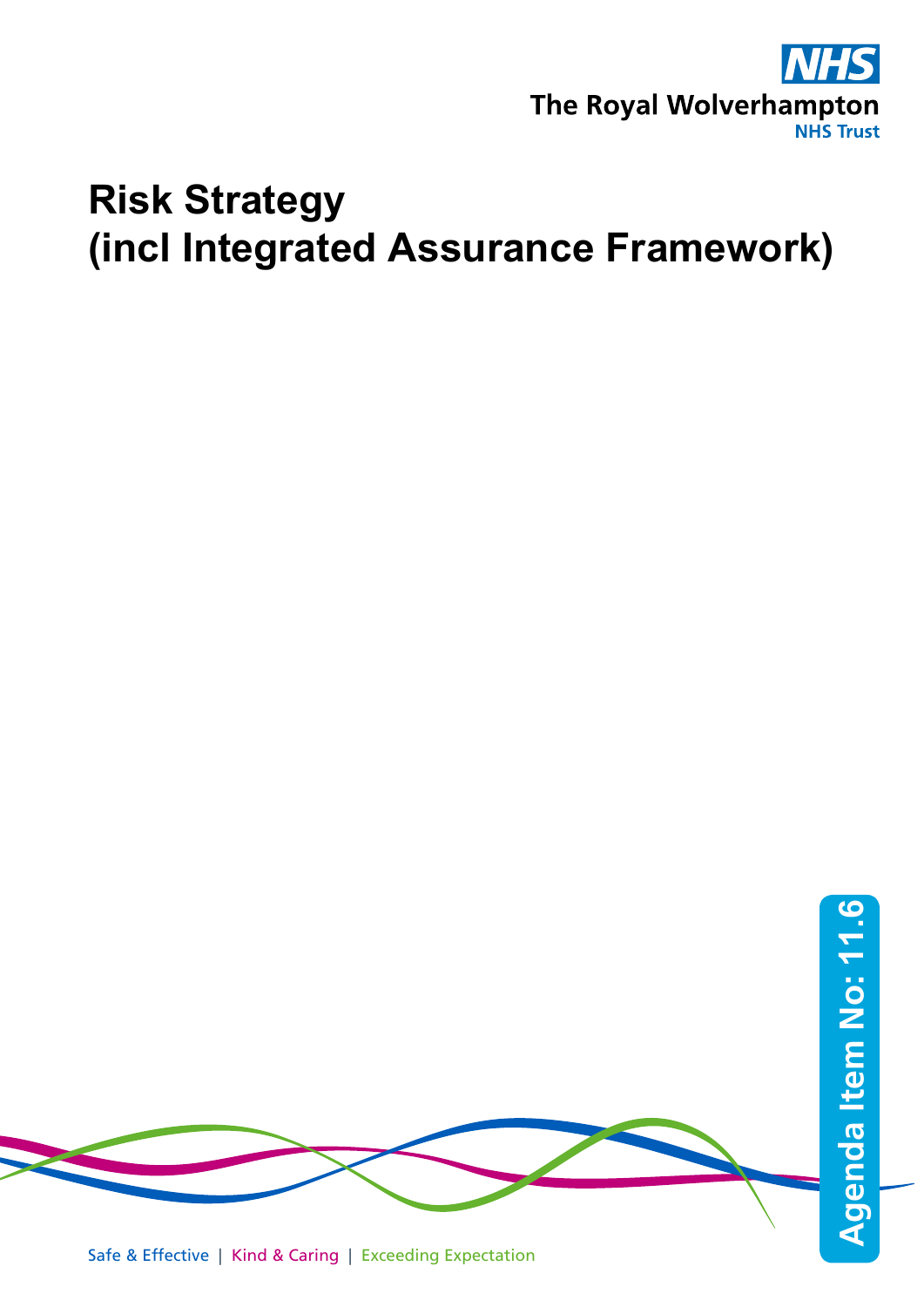**NHS** The Royal Wolverhampton

| <b>Trust Board Report</b>                                      |                                                                                                                                                                                                                                                                                                                                                                                                                                                                                                                                                                                                                                                                                                                                                                                                                                                                                           |
|----------------------------------------------------------------|-------------------------------------------------------------------------------------------------------------------------------------------------------------------------------------------------------------------------------------------------------------------------------------------------------------------------------------------------------------------------------------------------------------------------------------------------------------------------------------------------------------------------------------------------------------------------------------------------------------------------------------------------------------------------------------------------------------------------------------------------------------------------------------------------------------------------------------------------------------------------------------------|
| <b>Meeting Date:</b>                                           | 26 <sup>th</sup> March 2018                                                                                                                                                                                                                                                                                                                                                                                                                                                                                                                                                                                                                                                                                                                                                                                                                                                               |
| Title:                                                         | Risk Strategy (incl Integrated Assurance Framework)                                                                                                                                                                                                                                                                                                                                                                                                                                                                                                                                                                                                                                                                                                                                                                                                                                       |
| <b>Executive</b><br>Summary:<br><b>Action</b>                  | The Trust Risk Management Assurance Strategy is due for annual review in<br>April 2018, however an extension is requested (via Policy group) to June<br>2018. The extension is requested in order to consider the following:<br>Pilot of new subgroup reporting - transition from Quality Standards<br>Action Group to Compliance Oversight group and from Patient Safety<br>Improvement group to Quality and Safety Intelligence group. Change<br>proposed to strengthen assurance and accountability within the<br>structure.<br>Division 3 arrangements<br>New Trust committee reporting structure<br>To consider and clarify principles around Duty of Candour and RCA<br>investigation<br>Review learning and improvement principles<br>An annual audit of compliance to the current Risk Management Assurance<br>strategy will be presented in April 18.<br><b>Receive and note</b> |
| <b>Requested:</b>                                              |                                                                                                                                                                                                                                                                                                                                                                                                                                                                                                                                                                                                                                                                                                                                                                                                                                                                                           |
| For the attention<br>of the Board                              | This section requires a brief, focussed summary of the points of fact for the<br>Board plus any/all of the following:                                                                                                                                                                                                                                                                                                                                                                                                                                                                                                                                                                                                                                                                                                                                                                     |
| <b>Assure</b>                                                  | N/A<br>$\bullet$                                                                                                                                                                                                                                                                                                                                                                                                                                                                                                                                                                                                                                                                                                                                                                                                                                                                          |
| <b>Advise</b>                                                  | To inform the Board of the rationale for deferring the scheduled Risk<br>٠<br>Strategy item.<br>To advise of upcoming audit and assurance report.<br>٠                                                                                                                                                                                                                                                                                                                                                                                                                                                                                                                                                                                                                                                                                                                                    |
| <b>Alert</b>                                                   | N/A<br>$\bullet$                                                                                                                                                                                                                                                                                                                                                                                                                                                                                                                                                                                                                                                                                                                                                                                                                                                                          |
| <b>Author + Contact</b><br><b>Details:</b>                     | Email @nhs.net<br>Tel 01902 69                                                                                                                                                                                                                                                                                                                                                                                                                                                                                                                                                                                                                                                                                                                                                                                                                                                            |
| <b>Links to Trust</b><br><b>Strategic</b><br><b>Objectives</b> | 1. Create a culture of compassion, safety and quality<br>2. Proactively seek opportunities to develop our services<br>3. To have an effective and well integrated local health and care system that operates<br>efficiently<br>4. Attract, retain and develop our staff, and improve employee engagement<br>5. Maintain financial health - Appropriate investment to patient services<br>6. Be in the top 25% of all key performance indicators                                                                                                                                                                                                                                                                                                                                                                                                                                           |
| <b>Resource</b><br>Implications:                               | Revenue: NONE                                                                                                                                                                                                                                                                                                                                                                                                                                                                                                                                                                                                                                                                                                                                                                                                                                                                             |